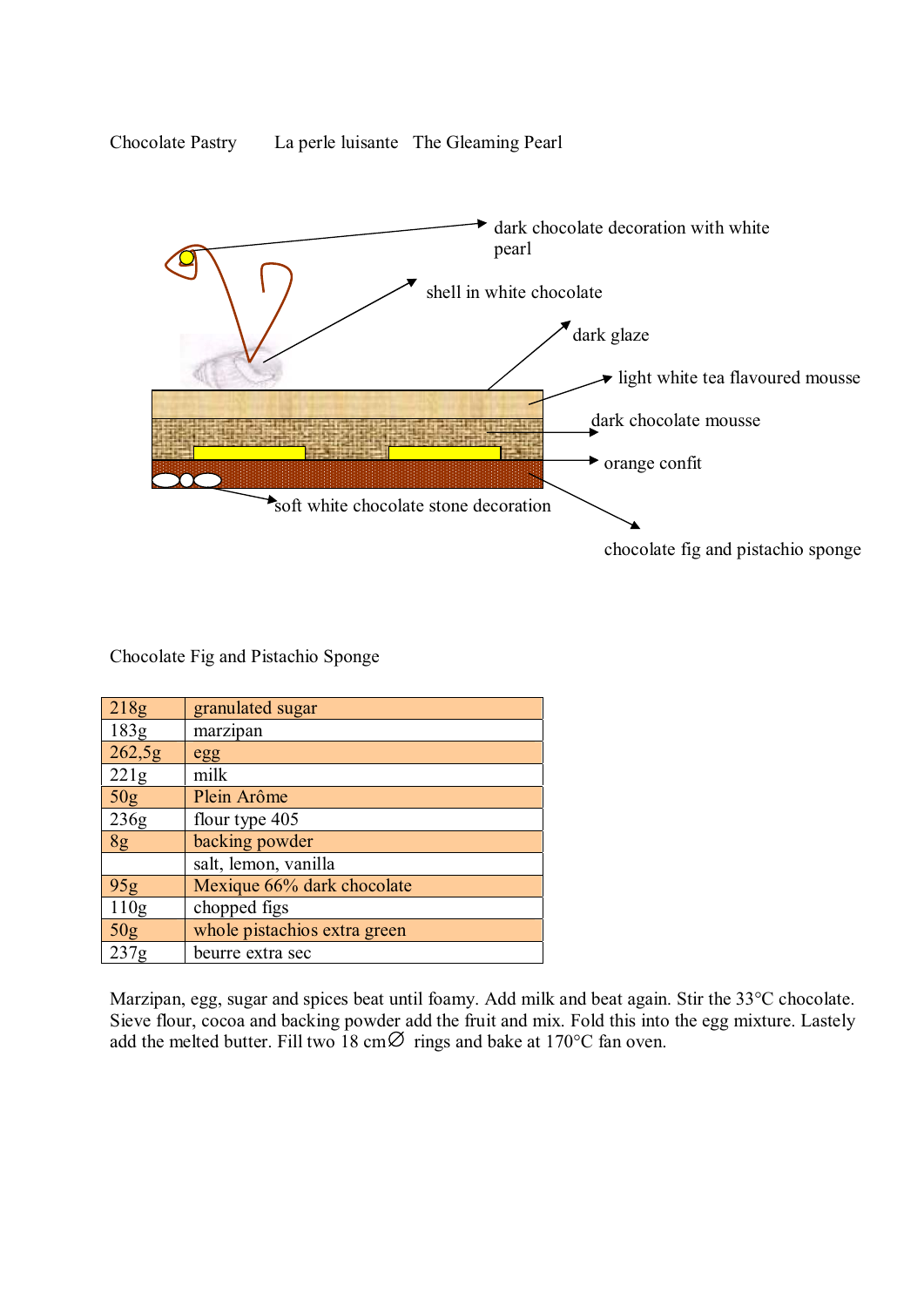## **Orange Confit**

| 750g | organic oranges without seeds |
|------|-------------------------------|
| 45ք  | beurre extra sec              |
|      | granulated sugar              |
| 155g | invert sugar syrup            |
| 2c1  | grand marnier                 |

Cook the orange in salted water for two hours. Drain and leave to cool. Cut off the ends and cut the orange into pieces. Cook with butter and sugar for a minimum of three hours until soft. Add the grand marnier and liquidise. Keep cool and pipe on to the sponge.

### **Dark Chocolate Mousse**

| 50 <sub>g</sub>  | egg                        |
|------------------|----------------------------|
| 20g              | Egg yolk                   |
| $\overline{35g}$ | granulated sugar           |
| 95g              | Mexique 66% dark chocolate |
| 2 leaf           | gelatine platin            |
| 220g             | whipped cream              |

Make a pate à bombe with egg and sugar. Add the gelatine and melted chocolate. Fold in the whipped cream. Fill the ring ¾ full.

### **Light White Tea Flavoured Mousse**

| 180ml  | milk                        |
|--------|-----------------------------|
| 20g    | special earl grey tea       |
| 121ml  | milk                        |
| 227g   | white chocolate Blanc Satin |
| 3 leaf | gelatine platin             |
| 2g     | orange flower water         |
| 250g   | whipped cream.              |

Boil the milk for 5 minutes with the tea leaves. Strain. Add the gelatine. Mix with the melted chocolate. Fold in the whipped cream and orange flower water. Spoon this on to the dark chocolate mousse.